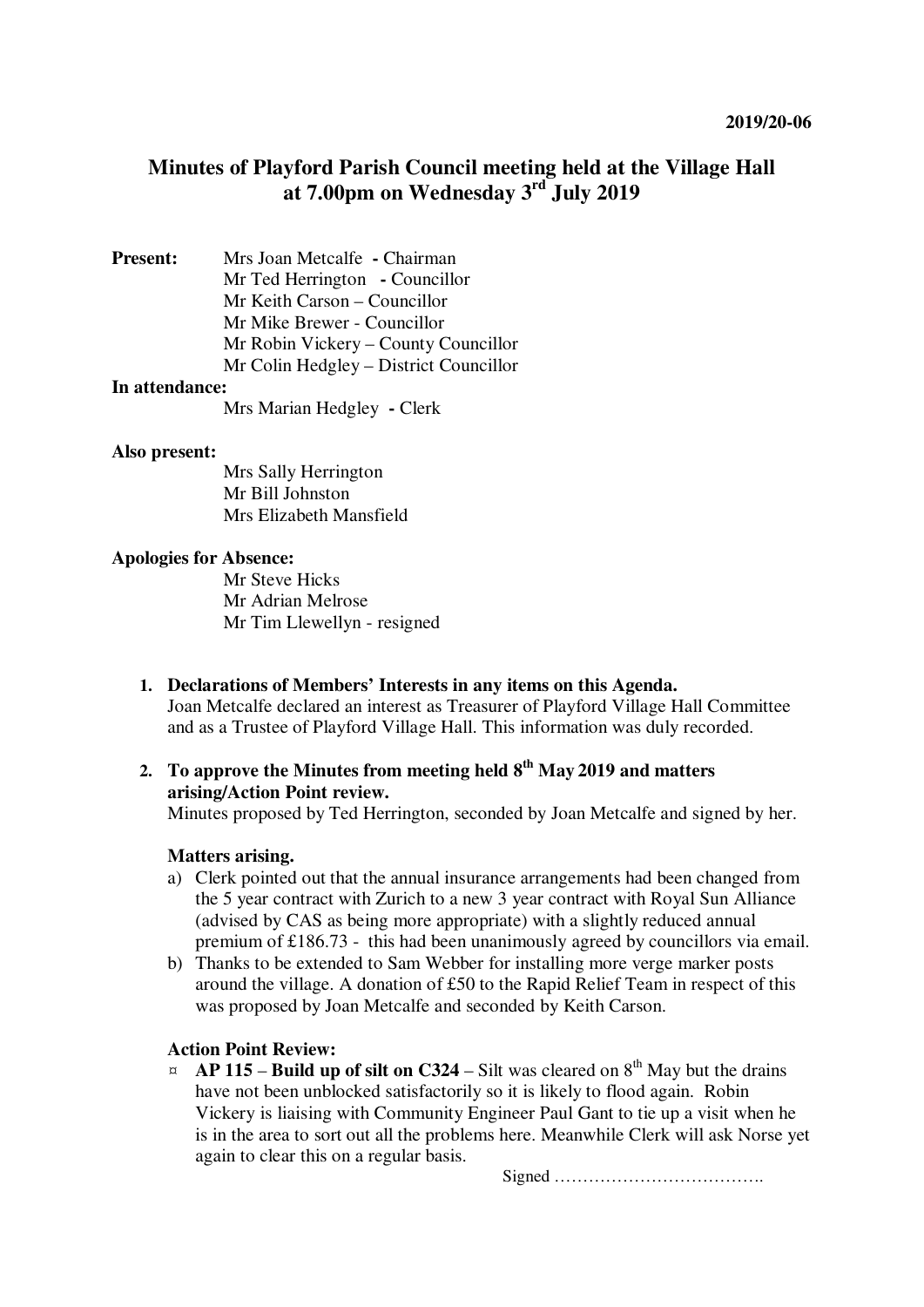- ¤ **AP131 – Water constantly trickling down FP7 making it hazardous**. Still no satisfactory update here. Robin Vickery will get Paul Gant to look at this when he visits. Meanwhile Clerk will phone Highways to report that people have slipped and fallen over on this path.
- $\alpha$  **AP 135 Ongoing issues with FP's 1 & 3**. Extensive drainage work has improved FP1 and work has also been done to improve the drainage on FP3, the fence has been temporarily removed on FP3 to allow people to walk further out on the field. Both paths still wet in places and need more levelling. Clerk to contact Debbie Adams to ensure both these paths are on the regular cutting list. This situation still needs monitoring.
- ¤ **AP141 Sign at top of FP7 (Church Lane end) is still down** This is in hand and will be dealt with when engineer next in the area
- ¤ **AP144 Can size of vehicles using Church Lane be restricted?** Robin Vickery will put this question to Paul Gant when he visits.

For more details see Action Log appended at end of the Minutes.

- **3. Planning Application DC/19/1979/CLE**  Certificate of Lawfulness re 1 Hill Farm Cottages, Hill Farm Road. Support for this application was submitted on 14.6.19 having been agreed by email. Retrospective confirmation of the response was proposed by Joan Metcalfe and seconded by Keith Carson.
- **4. Planning Application DC/19/2217/FUL** Heath Cottage, Playford Road, IP5 1DA Proposed: Demolition of existing house and garage and erection of one detached dwelling and garage.

Elizabeth Mansfield, owner of the property explained the reasons for wanting to demolish the existing buildings (built 1820-1830), they were of poor quality construction in an isolated location and had bad drainage being at the bottom of a valley. There was little historic interest in them and her builder and architect both agreed there was little to recommend in trying to renovate them.

Pre-planning advice had been sought by ESC Planning dept. who confirmed there were no issues with historic value. Conditions imposed were that the new driveway would need an In and an Out access, also a survey needs to be done re bats.

A discussion ensued during which concerns were raised regarding the efficacy of demolishing an existing building to erect a new one.

Joan Metcalfe proposed support for the application and councillors voted in favour of acceptance with one abstention.

Signed ………………………………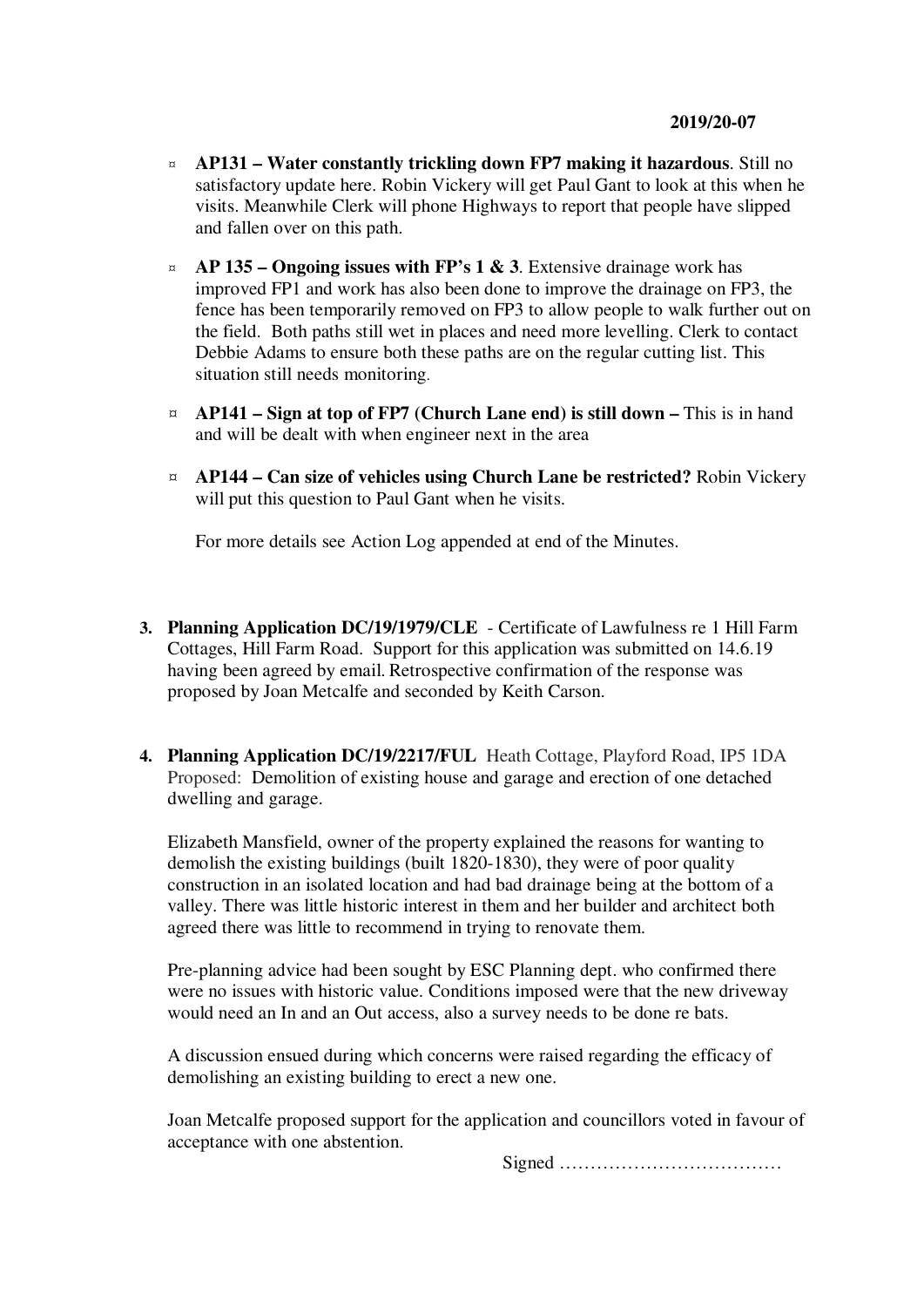### **5. Address by East Suffolk Co. Communities Officer Andy Joliffe**

Andy Joliffe introduced himself and explained that his role as Communities Officer was to build communities and to link them together. His area covers Kesgrave, Martlesham, Playford and Rushmere and it is hoped that this will be extended to include both Bealings, Grundisburgh and Otley to create and sustain resilient communities to help each other out with problems.

There will be 6 community officers across the district serving different areas. They will be asking young people what they want, developing new community groups, providing access to funding and finding links, spotting isolation and dealing with it, and helping all ages from Early Years through to older people. They hope to link various organisations together and to direct people to the right organisations. They will help with initiating Neighbourhood Plans, promoting Community Health and well-being and will explain procedures for dealing with anti-social behaviour. They will liaise regularly with SNT and also base a representative outside Tesco in Martlesham on Mondays, asking people for feedback on what they are doing.

There were no questions from councillors so Joan Metcalfe thanked Andy for his visit and he said he would keep us in touch.

#### **6. County Councillor's report**

Robin Vickery asked whether the parish council had agreed locations for the new grit bins as this had to be sanctioned by Highways before funds could be released for the purchase of these bins. Joan Metcalfe has this in hand – see para 9. Proposals for the Ipswich Northern Bypass have recently been put forward by SCC, consultations start on 5th July and continue until  $13<sup>th</sup>$  September 2019. There are 3 main routes put forward for consideration and opportunities to view details and to ask questions at several locations. Views can also be expressed online via the website: www.ipswichnorthernroute.org.uk

People are being urged to get involved and to have their say. Further details, maps of the proposed routes etc can also be obtained from the website. Parish Councils will need to send representatives to the consultations then get together to consolidate their views and form their response.

Robin has been asked to help with progressing solutions to the problems with local footpaths, including FP1 across the water meadow, FP3 towards Culpho and FP 7 between Church Lane and Spring Meadow. He was also asked whether restrictions could be placed on the size of vehicles using Church Lane (whether or not this is used as a diversion route) as large vehicles are churning up residents' front gardens. He is in discussions with other parishes and trying to agree a date for Community Engineer Paul Gant to make a date to view the Church Lane area and on the same visit, to view the problems with C324 silt build-up and subsequent drainage problems, also the problems with inadequate priority signage on that road.

Signed ………………………………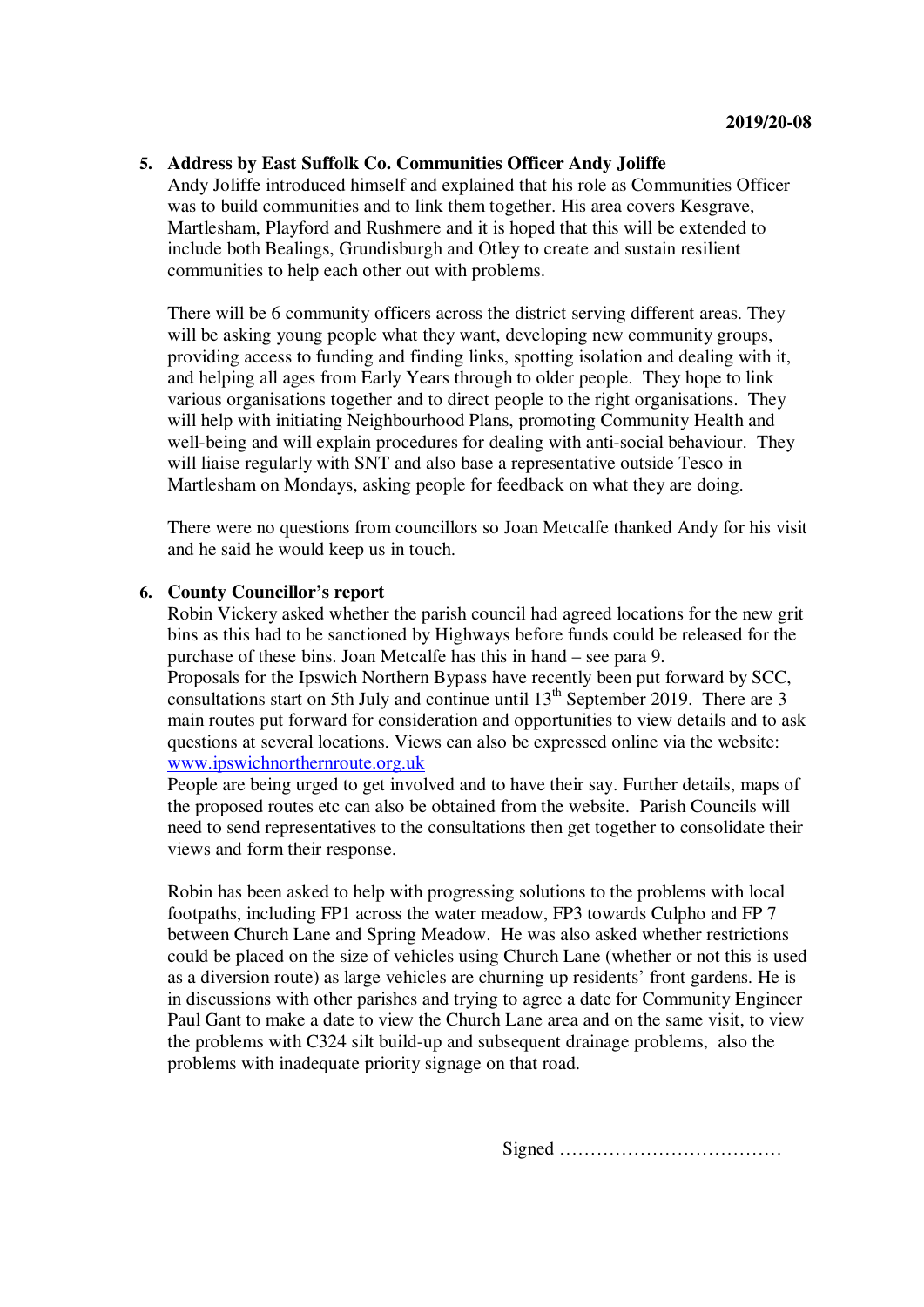# **7. District Councillor's report**

Colin Hedgley's District Council report was circulated to councillors prior to the meeting and is appended at the end of these minutes.

Colin continued the discussion on the Northern Bypass routes and possible alternative solutions, also where the funding was to be obtained from. He posed the question as to whether there was a hidden agenda as there are plans afoot to build 15,000 houses to the north of Ipswich. It has been alleged that the CIL payments from these houses could be used to provide the necessary 20% of total cost of the proposed bypass and then the government would fund the rest. He thought it could be 4 years before the final choice of route is finalised.

He stressed that a concerted effort needs to be made to make all parishioners aware of this project and of the consultations going on in the area so that they may make their views known. To this end, it was agreed that each councillor would take a section of the parish and deliver leaflets showing a map of the proposed routes and details of the website for Ipswich Northern Routes Bypass. The clerk will circulate maps and necessary details for each councillor to print and deliver. Councillors will each try to attend one of the local consultations - a consolidated approach to this issue is needed (to be discussed at a future PC meeting) before a response is made.

# **8. Finance**

Reporting & authorisation of cheques/online payments:

- $\circ$  Clerk's salary for May & June as agreed in the budget
- o HMRC Q1 tax on clerk's salary £286.00
- o Signing D/D mandate for annual ICO payment £35.00

Above payments proposed by Joan Metcalfe and seconded by Keith Carson

Increased payment for grey wheelie bin in car park at Village Hall:

This was formerly £25.00+VAT pa but has been increased to £107.00+VAT pa which seems rather steep. Dist Cllr Colin Hedgley will write a letter to Norse Ltd requesting a rebate as the bin is not solely used by Playford residents - it mainly provides a service for the general public using the bottle bank and the Fynn Valley walks.

# Bank Balances:

| Current $a/c$ | £6491.81 |
|---------------|----------|
| NS&I          | £3376.13 |

Joan Metcalfe reconciled the budget figures with the Bank statement.

A copy of the budget was circulated in advance of the meeting - the clerk stated that Budget for 2019-2020 was on track and this was unanimously agreed.

New signatories to the bank account: These are required following Tim Llewelllyn's resignation – Joan proposed Keith Carson and Mike Brewer and this was unanimously agreed. The Clerk will obtain and complete the necessary forms ready for signing.

Signed …………………………….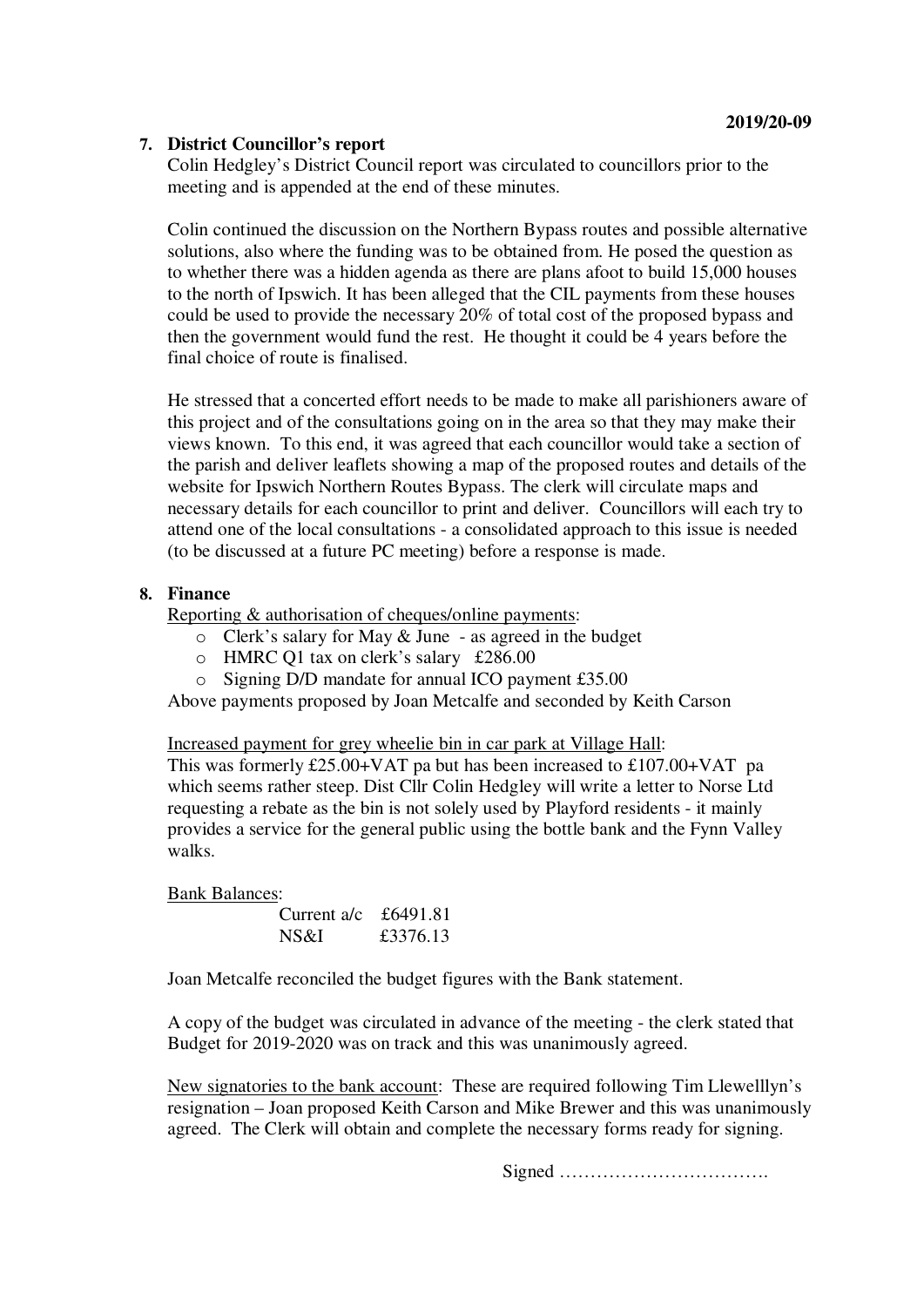### **9. Highways**

o Grit bins –update on progress

Joan Metcalfe has obtained written agreement from residents near whose properties the bins will be placed and application forms can now be submitted to Highways dept. ready for their sanctioning.

o SAVID update

Ted Herrington attended the SAVID meeting on  $21<sup>st</sup>$  June and reported back that the group would be willing for Playford PC to share their equipment on a regular monthly basis. Locations for a pole to place the apparatus on, need to be agreed and then Ted will complete the forms. Highways will then check this and install the pole free of charge.

# **10. Neighbourhood Plan – update**

Funds have been pledged for the ecology and landscape survey of Playford Mere – Clerk to ask SWT to go ahead with this. Grant from Groundwork UK has been agreed in order to pay the final one third of Planning Direct's fees and final printing costs etc. It is hoped that the final draft will be ready for circulation to residents soon.

# **11. Footpaths update**

See Action Log

# **12. Problems with motorcyclists**

Two youths on motorcycles have been seen recently riding irresponsibly along FP23 and FP20 – they should not be using these footpaths at all. It is difficult to take this further unless registration no.s can be obtained but the incident has been reported to Communities Office Andy Joliffe.

# **13. Correspondence –** received up to 3rd July 2019

- **a) SCC Democratic Services.** Confirmation of grant of £100.00 for purchase of oak tree to commemorate 100 yrs since end of WW1
- **b) East Suffolk Co**. re Public Space Protection Orders (PSPO): ASB, Crime & Policing Act 2014 – PSPO for **Latitude festival** at Henham Park re use of Psychoactive Substances in a public space.
- **c) IPSWICH NORTHERN ROUTE:** Announcing commencement of a public consultation beginning  $5<sup>th</sup>$  July and details of venue(s)
- **d)** Tim Llewellyn; resignation

Signed ………………………………..